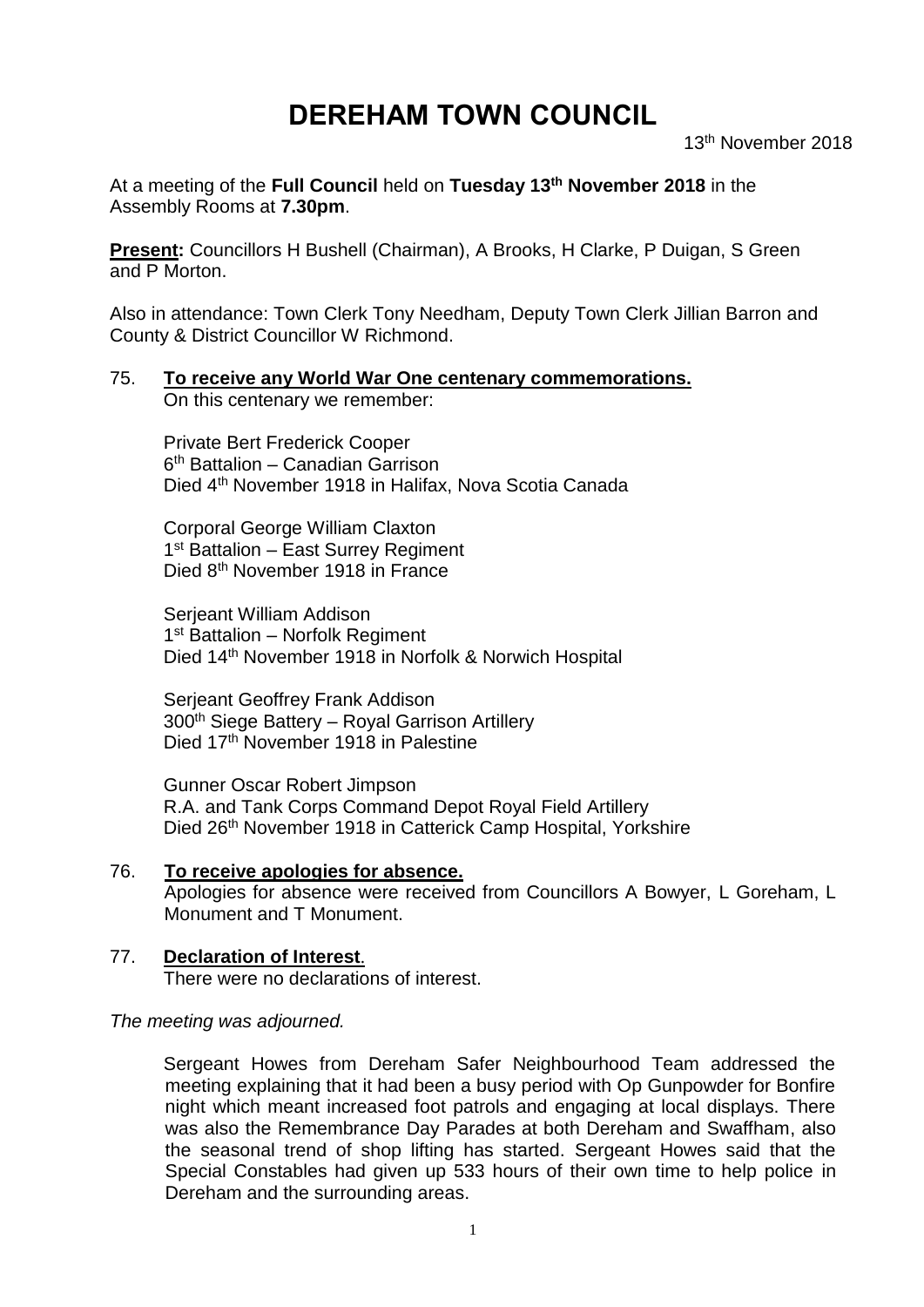The Safer Neighbourhood Teams priorities are antisocial behaviour in Toftwood and Dereham, drugs misuse at Scarning Fen and tackling speeding in Mileham. The next Safer Neighbourhood Meeting will be held on the 28<sup>th</sup> November 2018 at Breckland Council.

Members of the 1<sup>st</sup> Dereham Scouts attended and asked questions regarding local democracy and were encouraged to contact the council should they have any issues.

County & District Councillor W Richmond said that the two large developments at Dumpling Green and Westfield Road were not being discussed at the next committee meeting.

The road markings saying slow and 30 mph on Quebec Road by Northgate School have been repainted and there were cables across the road measuring the suitability for a zebra crossing.

Councilllor Richmond said that he had information from Highways England about signage on the A47. He also said that should the Town Council wish to apply for funding from the Parish Partnership the deadline for the application is the  $7<sup>th</sup>$ December 2018.

*The Meeting resumed.*

#### 78. **To receive announcements.**

The Mayor, Councillor H Bushell announced that she had attended the following events:

| 18 <sup>th</sup> October 2018<br>- Torch of Remembrance in the Queen Mothers Garden<br>22 <sup>nd</sup> October 2018<br>- Anglo Sikh Heritage Trail in Thetford |
|-----------------------------------------------------------------------------------------------------------------------------------------------------------------|
| 25th October 2018 - Messy Church at St Nicholas Church                                                                                                          |
| 7th November 2018 - The funeral of Mabel "Teddy" O'Donnell (Councillor P                                                                                        |
| Duigan also attended)                                                                                                                                           |
| 9th November 2018 - Remembrance Service at Northgate School                                                                                                     |
| 11 <sup>th</sup> November 2018 - Remembrance Day Service 100 <sup>th</sup> Anniversary                                                                          |
| 11 <sup>th</sup> November 2018 - The planting of trees with our French Colleagues at Eight<br>Acres                                                             |
| 12 <sup>th</sup> November 2018 - Tea and Tots at Church House                                                                                                   |
|                                                                                                                                                                 |

#### 79. To receive, confirm as correct and sign the minutes of the **Full Council** meeting held on **Tuesday 9 th October 2018.**

Proposed by Councillor H Bushell, seconded by Councillor P Duigan, the minutes of the Full Council meeting Tuesday 9<sup>th</sup> October 2018 were agreed and signed.

#### 80. **Social & Welfare Committee**

(a) To receive, confirm as correct and sign the minutes of the meeting held on **Tuesday 23rd October 2018.**

Proposed by Councillor H Bushell, seconded by Councillor P Duigan the minutes of the Social & Welfare committee meeting were agreed and signed

(b) To receive a report from the Chairman, discuss any matters arising therefrom and vote on recommendations.